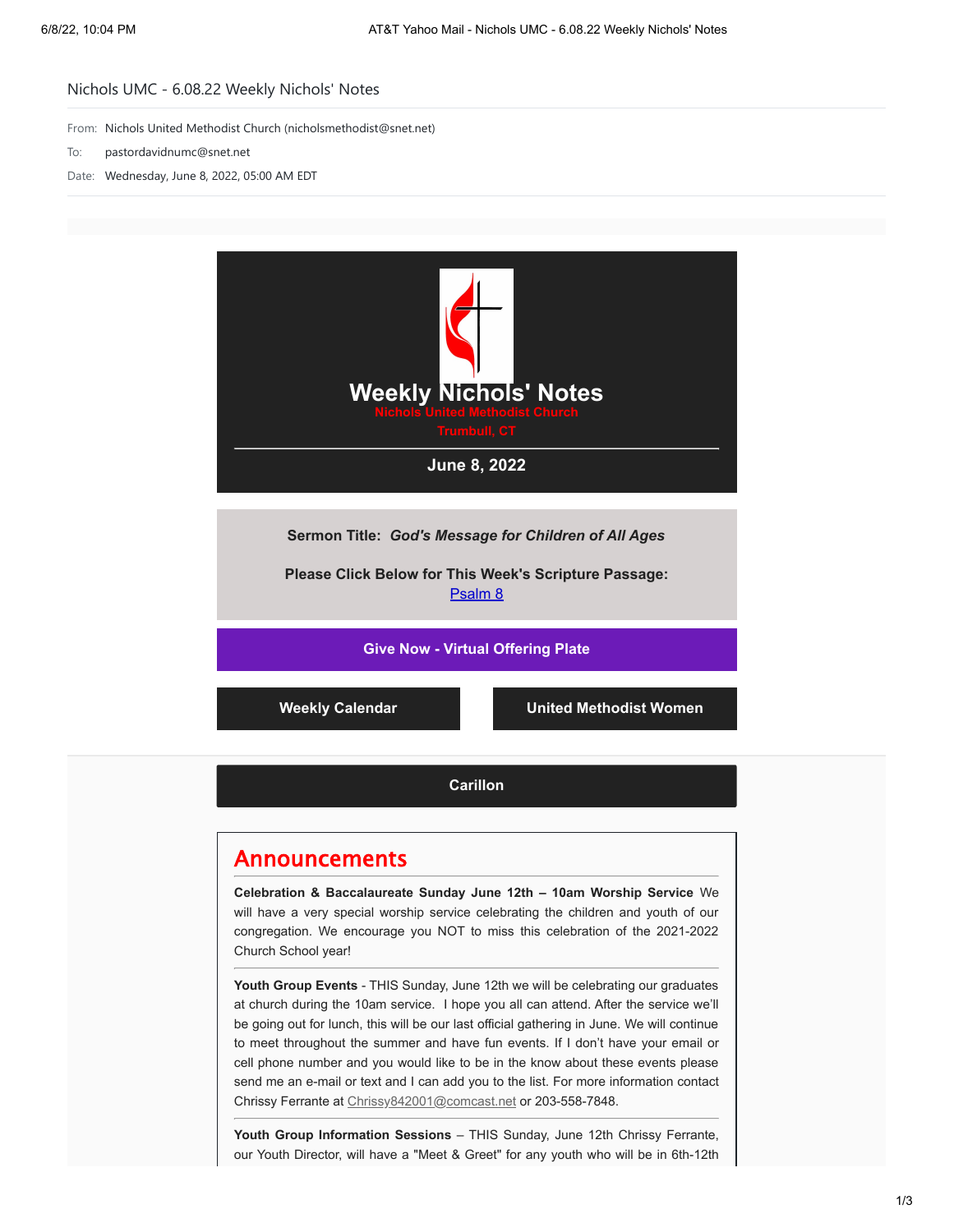grade next fall, and who would like more information about Youth Group. She will be in Fellowship Hall after worship on these Sundays. All are welcome (parents too!).

**Summer Bible Study: Story of Daniel** - Tuesdays June 28th-August 2nd from 7- 8:15pm. There is much more to the story of Daniel than a den of hungry lions! In the first 6 chapters alone, covering the life of Daniel, there is captivity and deportation, despotic rulers, troubling dreams, treachery and betrayal, the "handwriting on the wall," and much more. Ultimately it is a story of steadfast faith and the absolute sovereignty of God. We will meet in the lounge for six consecutive Tuesday evening. The study is participatory and includes readings and questions for discussion, biblical and historic context, and relevance to our current day. There is no homework or preparation required. Just come with a bible in whatever translation and format you prefer. All are welcome. Bring a friend. The study will be led by David Preusch [\(dpreusch@yahoo.com](mailto:dpreusch@yahoo.com)).

**Sunday Bible Study in Person** - 9-9:45am in the Judge's classroom off Fellowship Hall - This study is taught by David Preusch and focuses on the books of I & II Kings. This story begins with King Solomon and a unified powerful and influential Israel, which slowly unravels and culminates into a divided kingdom. It is relevant for us today as we live in such divisive times. This is an inclusive group study, and no preparation is required, just bring your Bible.

**Peace & Prayer: Mid-Week Time of Devotion** - Wednesdays 11:30- 11:45am - Every Wednesday Judy Lang will have a brief time of devotion and prayer via Zoom. During these unsettling times, this will be an opportunity to spend about 15 minutes centering ourselves in reflective thought and prayer. Click **Prayer & Peace** [for the link for this mid-week centering time \(it is the same link as our worship](https://nicholsumc.us4.list-manage.com/track/click?u=d09532b52f4e74b81f543ac42&id=f18c45168f&e=9e577d7e6a) service **OR Dial in: (646)-876-9923, Meeting ID: 366 149 7977, Password: 35#).**

**Word & Coffee Thursdays, 9-10:00am on Zoom** - Pastor David leads a study on the book Genesis. Come and learn how it all began as we discuss these first stories of God interacting with the created world. Each week we will open in prayer, read the passage, and discuss what we have learned/questioned during our reading and reflection. All are welcome, and you may drop in (via Zoom) any week. If you would like to attend please email [pastordavidnumc@snet.net.](mailto:pastordavidnumc@snet.net) NOTE: a recorded video version will also available upon request for those who cannot attend the live session.

**Please Pray for Our Sick & Homebound...** Barbara Amsden

Ruth Liptak

Judy McAllister

## **Moment for Mission**

This month our offering will assist Henderson Settlement, a Methodist mission in Frakes. Founded in 1925 by a Methodist minister, it has been a major influence in the region providing the people of Appalachia with an education as well as the means for supporting themselves and their families. The mission provides community services, a community store, youth ministries, a library, a senior and a day care center. It seeks volunteers through a VIM (Volunteers in Mission) work camp program. The pandemic has increased the demand for more assistance from the families in the area and our support is vital to helping them serve the people. Checks may be made out to NUMC and indicate Henderson on the memo line. Thank you